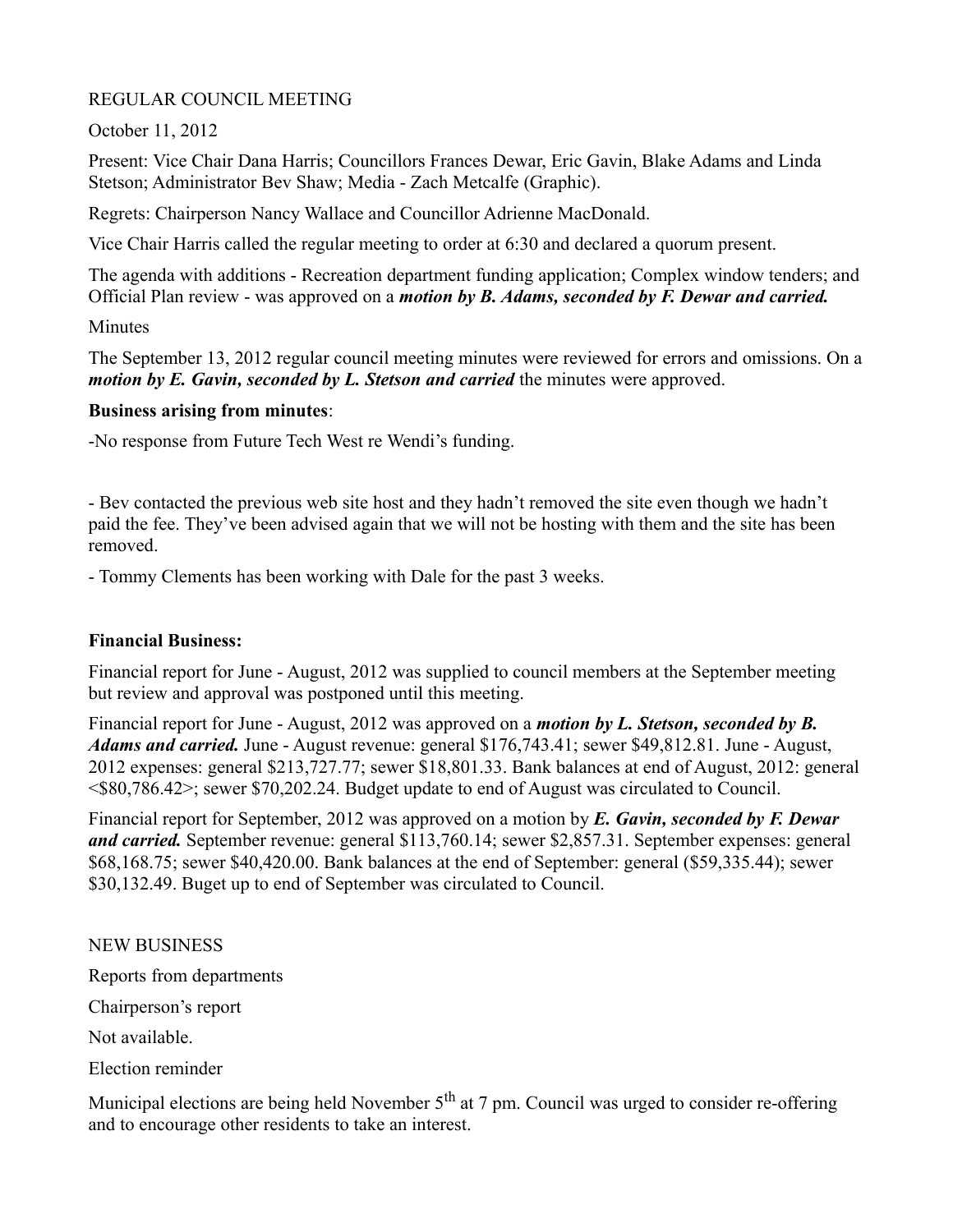Unsightly premises

Bev advised that letters of complaints from O'Leary Farmers Co-op, re 504 Main Street and Eric Gavin, re 5 Willow Avenue, were received about properties being in unsightly condition. According to the Community of O'Leary Property Standards and Upkeep Bylaw #10-2000 such letters are required before Council can take action.

Resolution to designate an agent to inspect the properties:

WHEREAS a letter of complaint has been received regarding 504 Main Street, O'Leary being unsightly;

AND WHEREAS, it is required by the Community of O'Leary Property Standards and Upkeep Bylaw #10-2000 to have such a resolution;

BE IT RESOLVED that the Community of O'Leary appoint Administrator Bev Shaw to inspect this property for unsightly condition.

Resolution approved on a *motion by B. Adams, seconded by E. Gavin and carried.*

WHEREAS a letter of complaint has been received regarding 5 Willow Avenue, O'Leary being unsightly;

AND WHEREAS, it is required by the Community of O'Leary Property Standards and Upkeep Bylaw #10-2000 to have such a resolution;

BE IT RESOLVED that the Community of O'Leary appoint Administrator Bev Shaw to inspect this property for unsightly condition.

Resolution approved on a *motion by L. Stetson, seconded by F. Dewar and carried.*

Administrator Bev Shaw reported that she has inspected the properties externally and declared that they are unsightly and recommended that a Notice of Unsightly Property be posted on the buildings at 504 Main Street and 5 Willow Avenue plus a letter indicating our intentions and a copy of the order and the bylaw be mailed, using Registered Mail, to the property owners. The order to read that property owners become compliant within 30 days and if no compliance is made, Council has the right to demolish the structure, remove and dispose of all debris and contents, provide fill and leveling of the site and the cost of these actions shall be borne by the property owners. To collect the costs Council can register a lien against the property through a court judgement or attach a work order to the property. In either case this will follow the property in the event of ownership change. To contact our lawyer to determine how this is done.

Resolution to accept recommendations and commence action:

WHEREAS it is required by the Community of O'Leary Property Standards and Upkeep Bylaw #10- 2000 to, by council resolution, accept the recommendations of Administrator;

BE IT RESOLVED that Administrator be directed to deliver a Notice of Unsightly Property to Norman Buchanan, owner of 5 Willow Avenue, O'Leary. The notice to direct Mr. Buchanan that he has 30 days to comply with the Community of O'Leary Property Standards and Upkeep Bylaw #10-2000 by either repairing the structure or demolishing the structure, removing all debris and contents, filling and leveling the site. To also advise that if the property is not compliant within 30 days, that the Community of O'Leary may demolish the structure, remove and dispose of all debris and contents, fill and level the sites and that the cost of these actions will be the property owner's responsibility.

Resolution approved on a *motion by L. Stetson, seconded by B. Adams and carried.*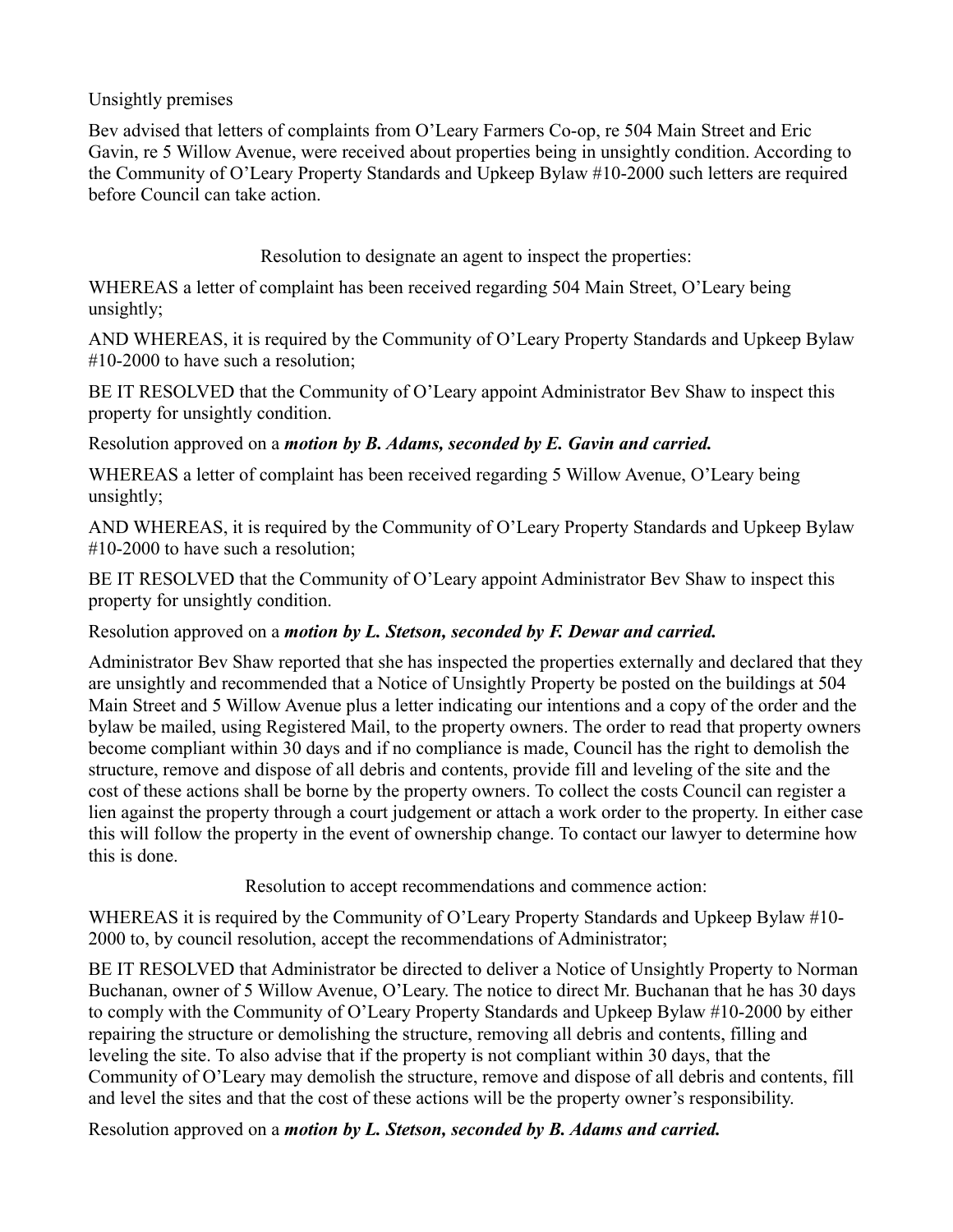WHEREAS it is required by the Community of O'Leary Property Standards and Upkeep Bylaw #10- 2000 to, by council resolution, accept the recommendations of Administrator;

BE IT RESOLVED that Administrator be directed to deliver a Notice of Unsightly Property to Douglas B. Young and Clifford McQuaid, owners of 504 Main Street, O'Leary. The notice to direct Mr. Young and Mr. McQuaid that they have 30 days to comply with the Community of O'Leary Property Standards and Upkeep Bylaw #10-2000 by either repairing the structure or demolishing the structure, removing all debris and contents, filling and leveling the site. To also advise that if the property is not compliant within 30 days, that the Community of O'Leary may demolish the structure, remove and dispose of all debris and contents, fill and level the sites and that the cost of these actions will be the property owner's responsibility.

Resolution approved on a *motion by E. Gavin, seconded by F. Dewar and carried.*

Christmas decorations

It was *moved by B. Adams, seconded by F. Dewar and carried* that the Community purchase 14 candy cane decorations created by The Village Florist, attaching them to alternate light poles, for a cost of \$35.00 each. The wreaths won't be purchased this year.

### Signage for complex user

A complex user requested permission to attach a 4' x 8' sign to the stair railing and/or a sign on the Complex sign located at the entrance. Council did not agree with this idea but allowed the user to hang his sign just on the day of rental.

Old administrator counter

A couple of people have asked if they could have the old counter. Council agreed that the first person to ask be allowed to take it.

Reports from departments:

Streets and Sidewalks

Frances reported the streets and sidewalks appear fine. Dana noted that a pothole was starting on Centennial Avenue. Bev to contact Highways.

# ADIC

Frances and Linda have met with Stacie and she is still waiting for electrician to fix the light ballast. Also waiting to hear from MADD and Credit Union about a donation towards a new TV. Dana offered his old TV to the ADIC.

# Police

Cst Pat O'Connor attended our meeting. Dana read the September report from RCMP. In September they spent 197 hours on O'Leary business and responded to 23 calls. The following is a breakdown of the Provincial Statutes for September: 3 non-moving traffic violations, 1 Seat belt violation, 1 Liquor Control Act violation, 1 Trespass to Property Act violation, and 8 written warnings. Five criminal background checks were completed.

# Sanitation/Buildings

Eric and Blake reported that another power surge has occurred due to a malfunction of the generator. Several power surge protection bars had to be replaced, as well as repairs to the hot water heater, every geo thermal heating unit and some fire department equipment. The electricians were able to find the problem this time with the generator and it has been repaired. Ron's Plumbing and the engineer has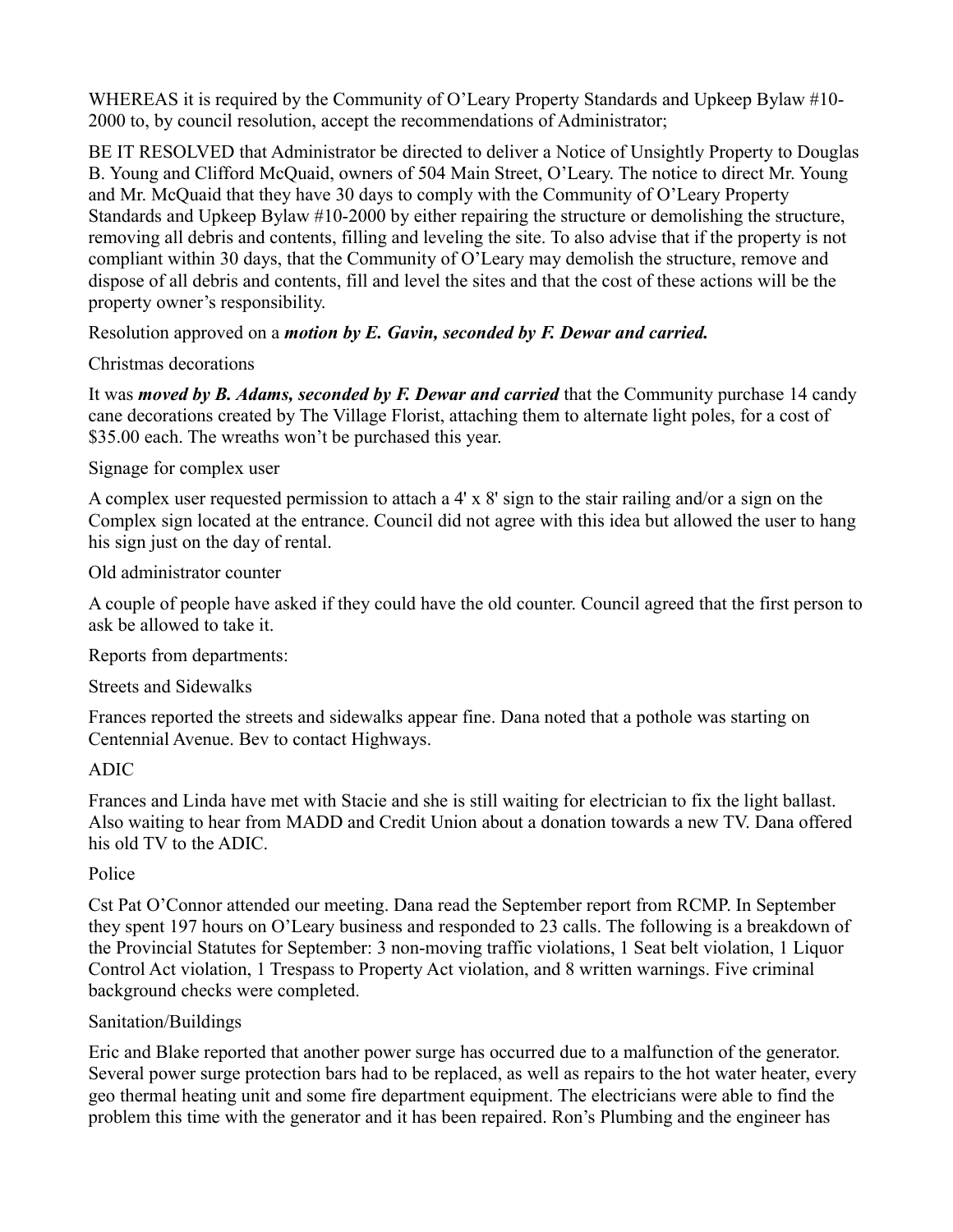been up to look at reasons for the geo thermal units to be leaking. They seem to be repaired but they plan to check them again and there is no guarantee that it won't happen again.

They reported that two sewer manholes were uncovered from asphalt which left a couple of holes. Highways were supposed to provide new asphalt but their crew was laid off and we have to hire someone to do it. Damage was done to Bentley MacDonald's car (\$136.23) as a result of hitting one of these holes and due to the circumstances it was *moved by L. Stetson, seconded by B. Adams and carried* that the Community reimburse MacDonald.

Potato Blossom Festival

Not available.

Fire Department

The fire department attended to 12 calls this past month - 5 medicals, 4 vehicle accidents, 1 Hazardous material call, 1 straw fire and 1 carbon dioxide alarm. Training included a ground search and rescue exercise using a grid search and the thermal camera and pump training. At a recently attended PEI Firefighter Association meeting, it was proposed that a uniform billing procedure for vehicle accidents be drafted. Monthly mutual aid meeting was also attended. Equipment purchases included a fuel tank puncture seal kit. An open house will be held on October 13<sup>th</sup> for Fire Safety Week.

### Recreation

Tylan's monthly report was circulated to Council. Preparations and planning are underway for the Under 16 Nationals as well as for the new Up West Winterfest. The fall flyer is being mailed out the first of next week. Twelve co-ed ball tournaments were held during the summer and the Terry Fox Run held recently raised \$265.

### Building/Business permits

Building:

Permit # 09-2012 to B & B Pharmacy Ltd., extension to pharmacy for medical clinic at 536 Main Street, valued at \$100,000.

Permit # 10-2012 to Nancy Wallace, private storage building at 10 Maple Street, valued at \$2300.

Permit # 11-2012 to Tamara Currie, addition to private residence to be used for in home business, at 43 Parkview Avenue, valued at \$36,000.

Business:

Permit # 2012-4 to Gar Wilkins for nursery and small retail outlet at 15 Chestnut Avenue.

### **Correspondence and other business**:

*Recreation funding application -* The Recreation Department is seeking funding from the Island Community Fund and ACOA (Community Infrastructure Improvement Fund) to upgrade ballfields. Project to include improving drainage at Ellis Field, electronic scoreboards, protective netting and small tools for maintenance, tenting, and construction of canteen, storage and washroom facilities at Rink field. Total project estimated at \$30,000.00. It was *moved by E. Gavin, seconded by L. Stetson and carried* that the Community of O'Leary (Recreation Department) make application to the Island Community Fund and Community Infrastructure Improvement Fund to upgrade the Ellis Field and Rink Field and that the project be designated as priority number one. The O'Leary Community Council understands and commits that it will be responsible for its' designated share of the total eligible costs of the project and will assume responsibility for any and all operating and maintenance costs resulting from the project. Total project cost approximately \$30,000.00.